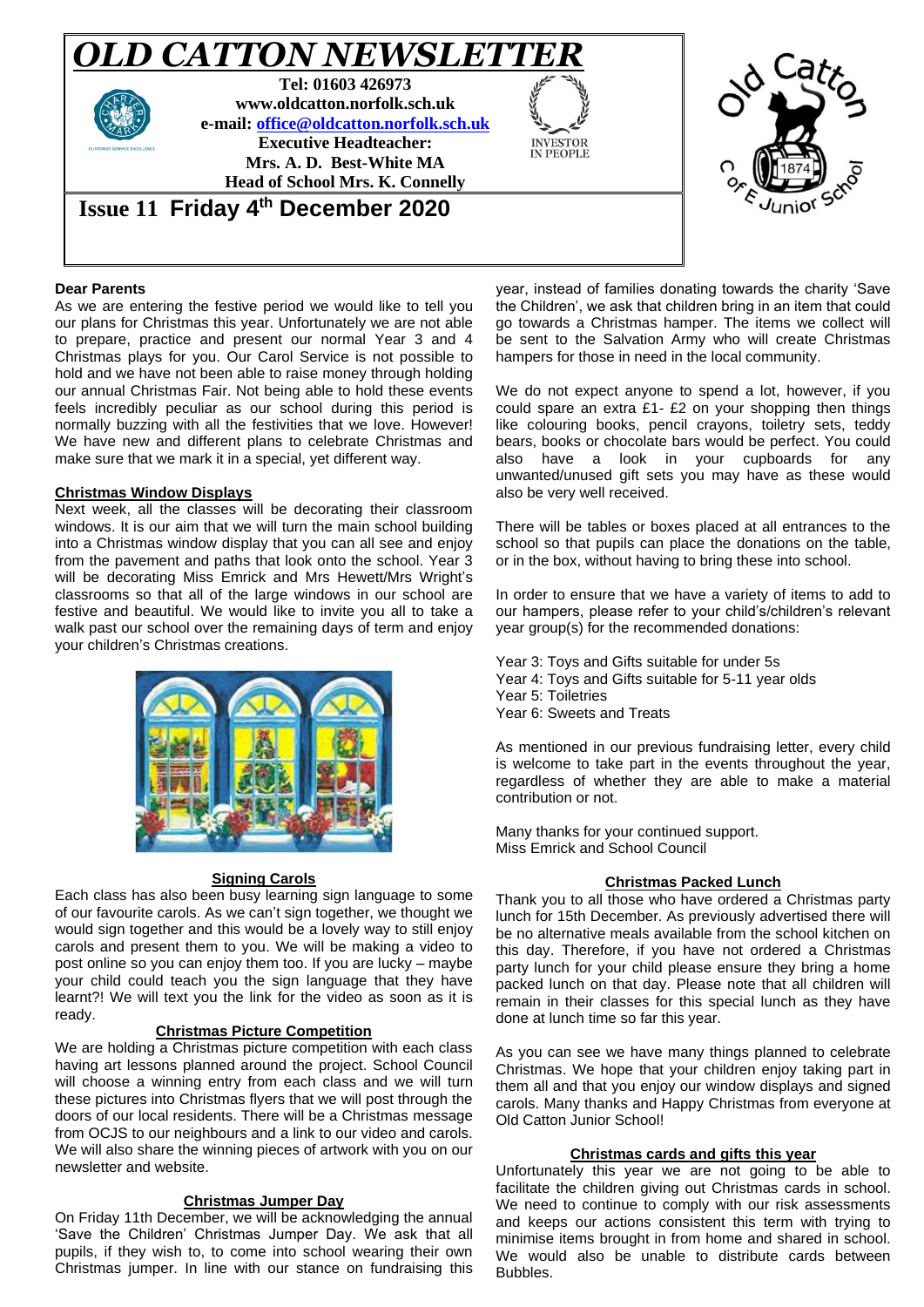I have had queries from some very kind parents asking if staff will be able to accept Christmas gifts this year and whilst we appreciate parents' kind generosity, we will again need to keep to our risk assessments and be consistent with our messages. In addition, given the financial pressures everyone is under currently, we would rather not add to the anxiety/stress of feeling that gifts are necessary.

If you would like to send the staff at Old Catton a "gift" this year, I know that a kind message, thought or comment would be hugely appreciated and could be emailed to the office. I will make sure any messages are shared with staff. Many thanks for your support and understanding.



### **Stars of the Week!**

Congratulations to the Stars of the week– wonderful work and attitudes shown; what brilliant role models we have in our school.

6KR Riley Church 6KR Sonny Dyke 6LR Isaac Kiddell 6LR Joshua Moore 5GS Ffion Andrews 5GS Poppy Wilshaw 5JS Hanna Gapinska 5JS Isobel Maslen 4C Cameron Feetham 4C Millie-Rose Bennett 4N Charlotte Day 4N Alani Lawrence 3C Lily Nicholson Tait 3C Sophie Ella Tanner 3E Ronnie Goddard McClure 3E Emily Moore



#### **Golden Book!**

The following children were put into the Golden Book for amazing work that has astonished, astounded and amazed their teachers. Huge congratulations to the following children:

### **Week Beginning 30.11.2020**

Cameron Feetham Tyler Woodhouse Emilio Williams Kiera Sadd Cody Lee Casey Webster



## **Attendance Cup**

**3C** won the attendance cup for their attendance this week with an attendance of 100**%** - Well done!

#### **Times Table Masters!**

Well done to the following children who have completed their Time Table Challenge Tests up to 12x12. Brilliant work.

Joshua Moore Isaac Oarton

Penny Bunter Catherine Burke Lola Gilman Alicja Drozdzik Hollie Harvey Isobel Maslen Idy Akpan Sophia Andres Jack Dennehy Elliot Freezer

## **Free School Meals**

We have sent out communication to all parents/carers asking if you are eligible for Free School Meals so that we can set up the FSM Vouchers for your children over the Christmas holidays and in preparation for 2021 February half term. Thank you to all those who have confirmed their details with us. If you would like to talk to us regarding eligibility or any changes in your situation or need to update contact details, please phone or email the school office. We can then make sure that we provide a link and code for EdenRed which is the chosen provider of supermarket vouchers to the value of £15 per child per week. This is for two weeks over Christmas and a week at February half term - these vouchers can be used at all main UK supermarkets. Please do not hesitate to contact us if you would like information regarding eligibility. Alternatively, please use the contact details for the relevant Norfolk County Council department, provided in the letter attached to this week's Newsletter page.



## **Norfolk Libraries are reopening!**

We're pleased to be able to reopen our libraries on December 2nd under the tier 2 restrictions. We are really looking forward to welcoming you back to the library in the run up to Christmas and we hope our book collections can see everybody through the holiday period. We very much hope to see you back in the library again soon!

You will find the same measures to keep you safe as before: The library has limited capacity for customers allowed in to make sure we can maintain social distance. This means you may be asked to queue outside before we can allow you in

We are taking test and trace details on entry and we have a QR code on display outside if you would rather use that.

You will be asked to wear your face covering and sanitise your hands on entry and then follow the one way system inside.

All our staff are wearing masks and are frequently washing and sanitising their hands too.

When books are returned, we are quarantining them for 72 hours so that they are safe for our customers to borrow.

All our touch points and self-service machines are kept clean throughout the day.

Before your visit, please make sure you check our opening hours as these may well have changed since you came in last. You can do this online by visiting: www.norfolk.gov.uk/libraries